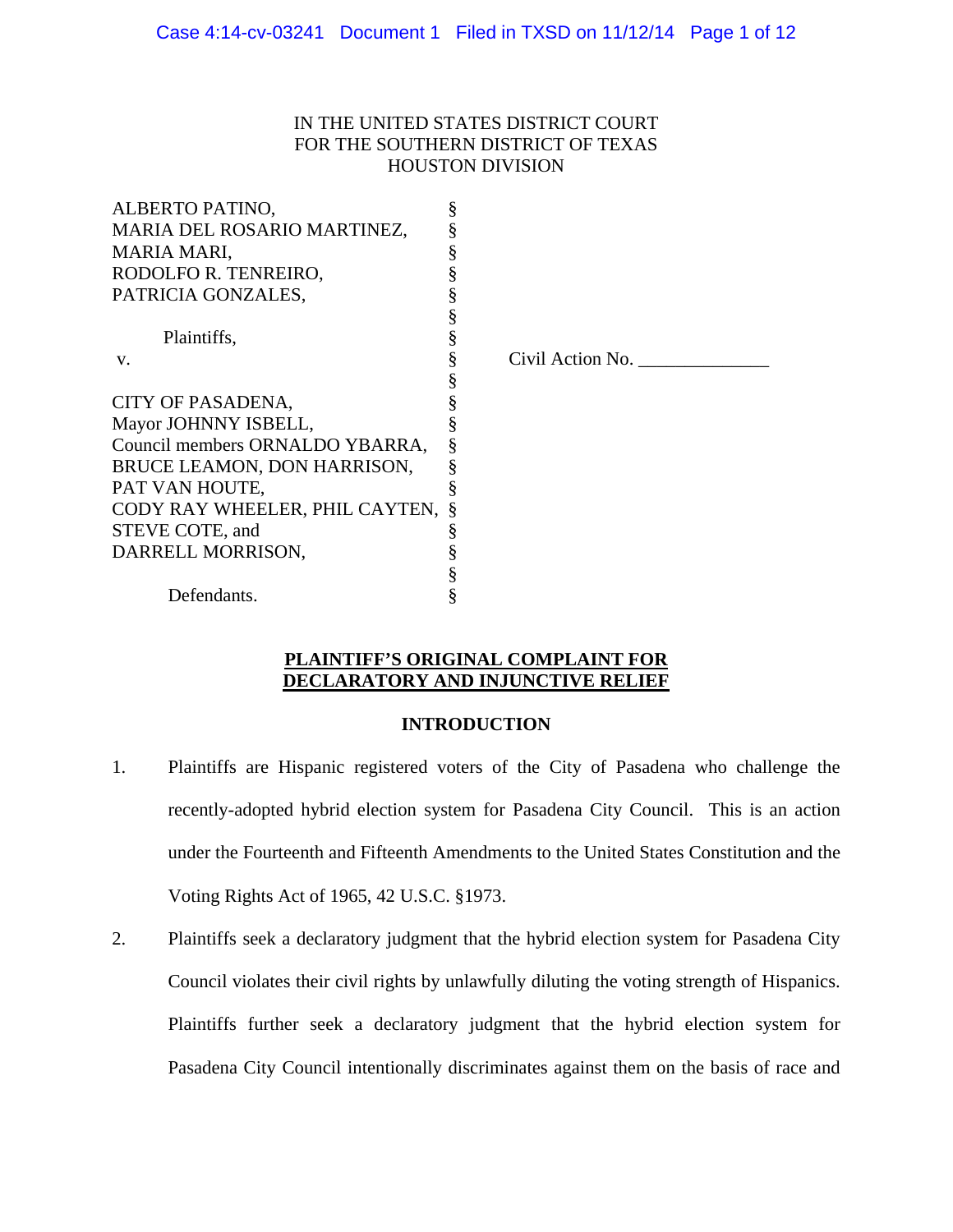## Case 4:14-cv-03241 Document 1 Filed in TXSD on 11/12/14 Page 2 of 12

national origin. Plaintiffs seek a permanent injunction prohibiting the calling, holding, supervising or certifying of any future Pasadena City Council elections under the hybrid election system. Plaintiffs seek the creation of an election system for Pasadena City Council that will not cancel out, minimize or dilute the voting strength of Hispanic voters. Plaintiffs further seek an order subjecting the City of Pasadena to the preclearance requirement of section 5 of the Voting Rights Act under 42 U.S.C. § 1973a(c). Plaintiffs also seek costs and attorneys' fees.

## **JURISDICTION AND VENUE**

3. This Court has jurisdiction over this action under 28 U.S.C. §§ 1331, 1343(a)(3) & (4), § 2201, and § 2202 for causes of action arising from 42 U.S.C. § 1973. Jurisdiction for Plaintiffs' claims under the Fourteenth and Fifteenth Amendments to the U.S. Constitution is based upon 42 U.S.C. § 1983 and 28 U.S.C. § 1331. Jurisdiction for Plaintiffs' claim for attorney's fees is based on 42 U.S.C. §§ 1973l(e) and 1988. Venue is proper in this court under 28 U.S.C. § 1391(b) because Defendants reside in this district and the events giving rise to the claims occurred in this district.

# **PARTIES**

#### **Plaintiffs**

- 4. ALBERTO PATINO is an Hispanic citizen of the United States and a resident and registered voter of the City of Pasadena, Texas.
- 5. MARIA DEL ROSARIO MARTINEZ is an Hispanic citizen of the United States and a resident and registered voter of the City of Pasadena, Texas.
- 6. MARIA MARI is an Hispanic citizen of the United States and a resident and registered voter of the City of Pasadena, Texas.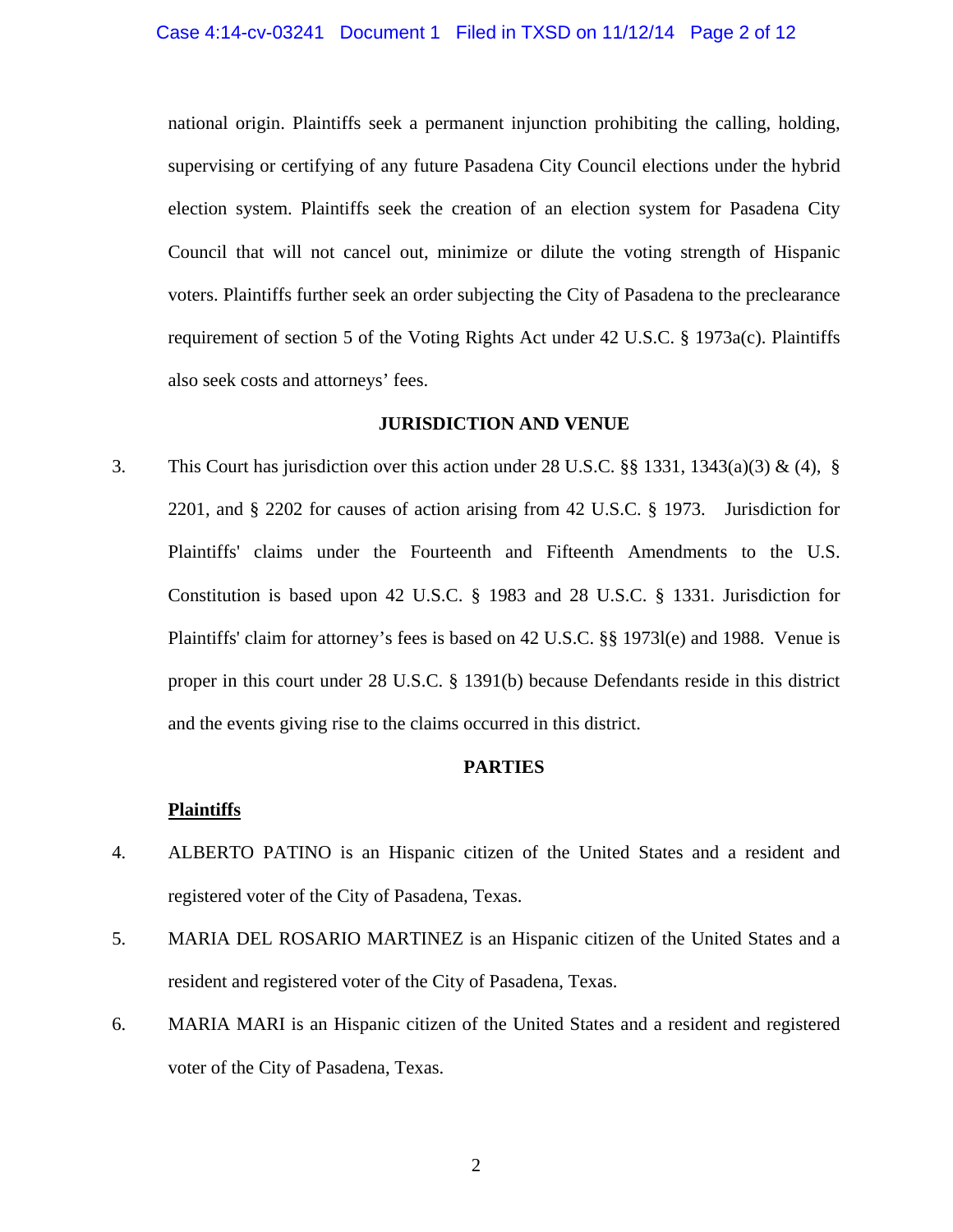- 7. RODOLFO R. TENREIRO is an Hispanic citizen of the United States and a resident and registered voter of the City of Pasadena, Texas.
- 8. PATRICIA GONZALES is an Hispanic citizen of the United States and a resident and registered voter of the City of Pasadena, Texas.

# **Defendants**

- 9. Defendant CITY OF PASADENA is a home rule municipality established pursuant to the laws of the State of Texas. The CITY OF PASADENA is located in Harris County, Texas, and is a political subdivision within the meaning of and subject to the requirements of the Voting Rights Act of 1965, 42 U.S.C. § 1973.
- 10. Defendants Mayor JOHNNY ISBELL, and Council members ORNALDO YBARRA, BRUCE LEAMON, DON HARRISON, PAT VAN HOUTE, CODY RAY WHEELER, PHIL CAYTEN, STEVE COTE, and DARRELL MORRISON are members of the Pasadena City Council and are charged with the responsibility of calling for and conducting elections for the City of Pasadena. JOHNNY ISBELL, ORNALDO YBARRA, BRUCE LEAMON, DON HARRISON, PAT VAN HOUTE, CODY RAY WHEELER, PHIL CAYTEN, STEVE COTE, and DARRELL MORRISON are sued in their official capacity.
- 11. During all times mentioned in this complaint, Defendants were acting under color of law: under color of the statutes, laws, charter, ordinances, rules, regulations, customs and usages of the City of Pasadena and the State of Texas.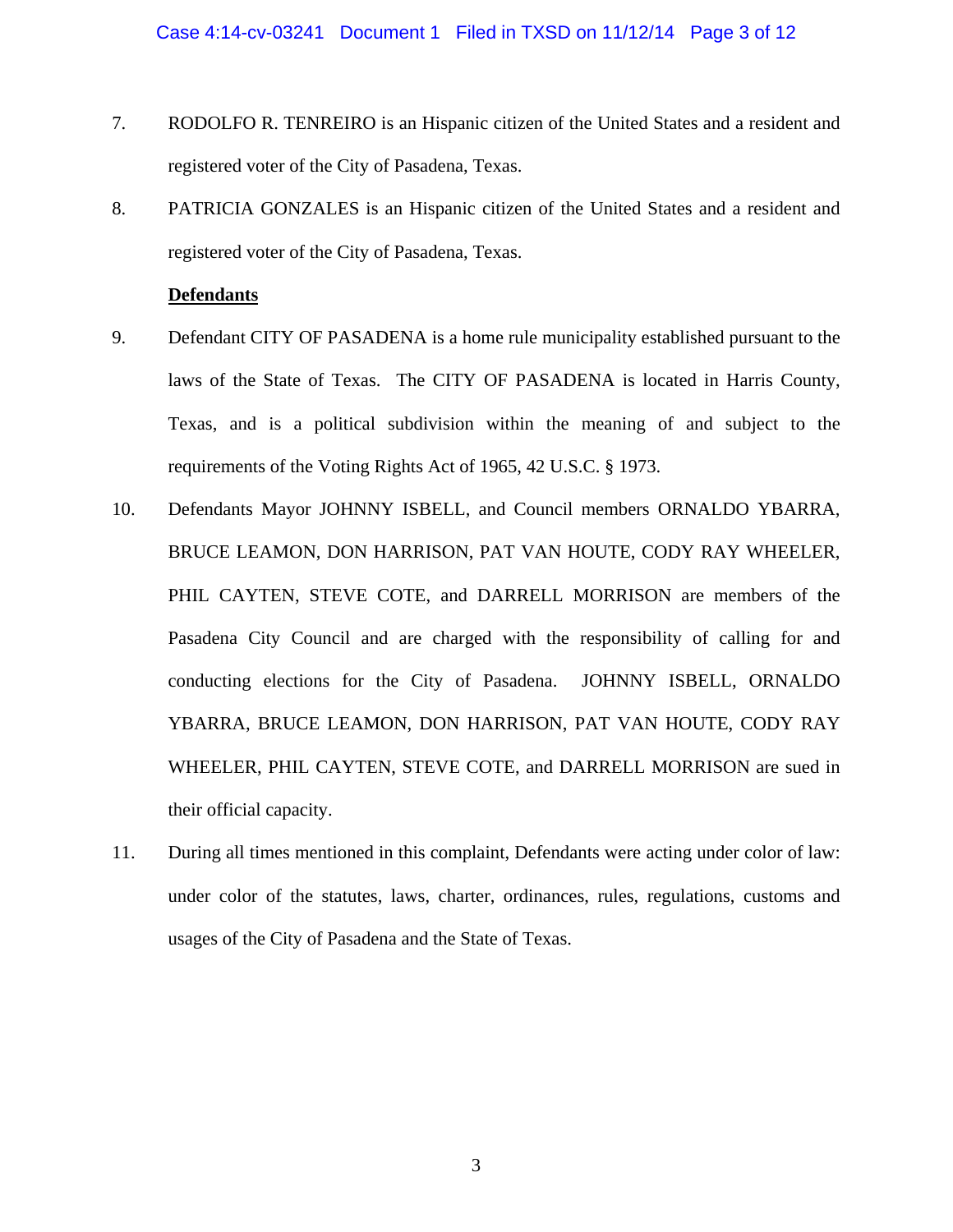## **STATEMENT OF FACTS**

- 12. According to the U.S. Census American Community Survey latest estimate (2008-2012), the Pasadena citizen voting age population is 43% Hispanic. The Hispanic citizen voting age population in Pasadena has grown rapidly in recent years -- from 30.6% in 2000 to 43% in 2012.
- 13. The municipal government provided by the Pasadena Charter is known as "Mayor-Council Government." The powers of the City are vested in and exercised by an elected Council comprised of a Mayor and eight Council members ("City Council") which is empowered by the Charter to enact legislation, adopt budgets, and determine policies of the City. When there is a tie in voting among the eight members of the council, the Mayor casts the deciding vote.
- 14. Upon information and belief, since 1992 eight city council members have been elected by single member districts. In this 8-district system, each council member resides in and is elected by voters who reside in a particular district.
- 15. In the 8-district redistricting plan in effect in 2013, Hispanics constituted the citizen voting age majority of four of the eight districts. A fifth district, which was represented by an Hispanic council member, contained 45.7% Hispanic citizen voting age population.
- 16. In the May 2013 municipal election, an Hispanic candidate unsuccessfully challenged the incumbent Mayor Johnny Isbell.
- 17. On June 25 2013, in *Shelby Cnty., Ala. v. Holder*, 133 S. Ct. 2612 (2013), the U.S. Supreme Court invalidated the geographic coverage formula of section 5 of the Voting Rights Act, codified at 42 U.S.C. 1973b(b). Following the Supreme Court's decision in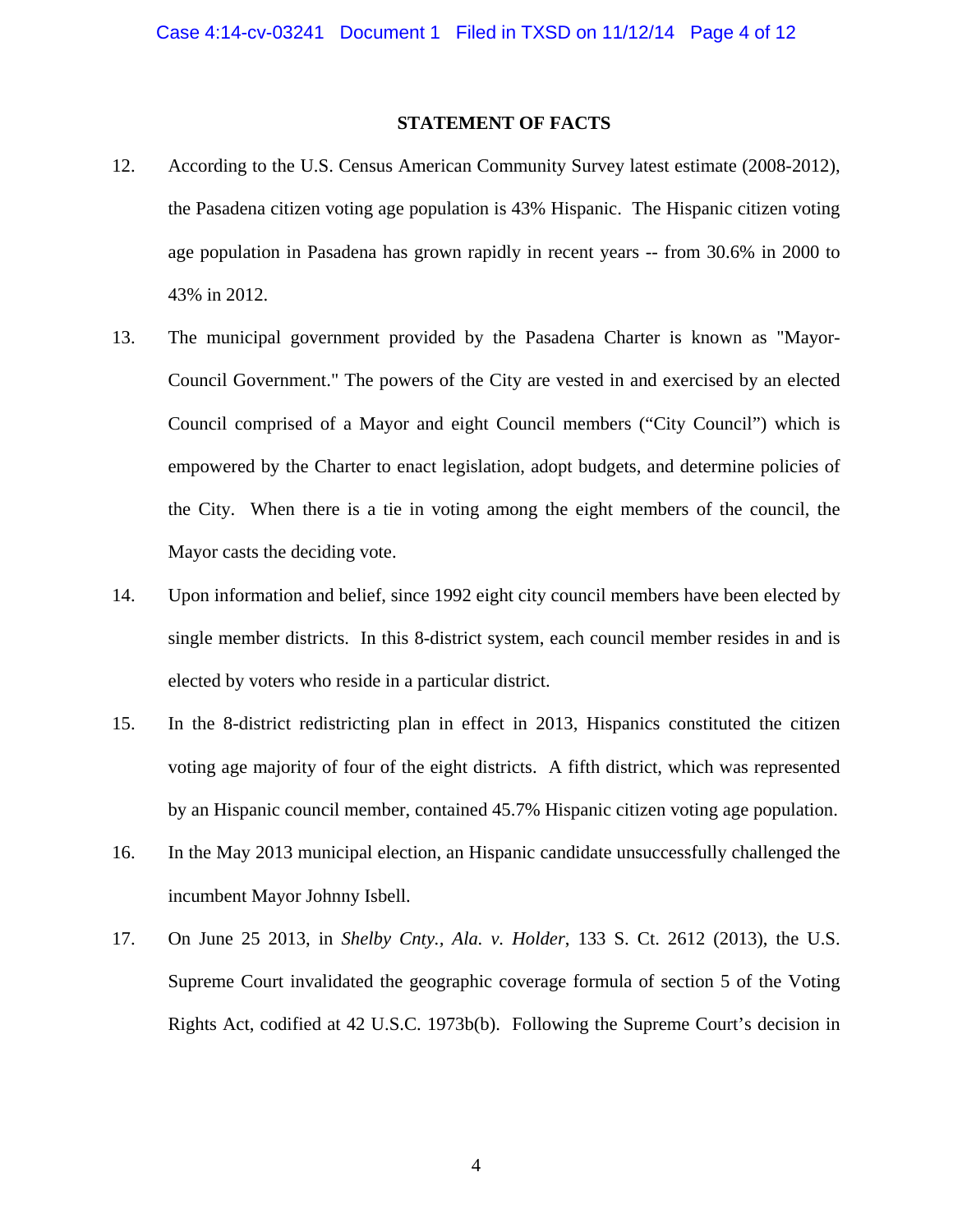#### Case 4:14-cv-03241 Document 1 Filed in TXSD on 11/12/14 Page 5 of 12

*Shelby*, Texas and its sub-jurisdictions, including the City of Pasadena, were no longer required to secure federal approval before implementing changes to their voting systems.

- 18. In early July 2013, Mayor Isbell called for the creation of a committee of Pasadena citizens to consider a potential bond election. Mayor Isbell appointed the members of the bond election Committee after receiving recommendations from members of the City Council.
- 19. The Committee met on July 18, 2013 and July 23, 2013 and discussed whether to recommend a bond proposal for the upcoming November city election.
- 20. At the Committee's third meeting, held on July 25, 2013, Mayor Isbell proposed that the Committee recommend amendments to the City Charter. Mayor Isbell's proposed charter amendments included an amendment that would modify the city's election system by converting one or more of the eight existing single-member districts to at-large districts.
- 21. Mayor Isbell explained at the July 25, 2013 meeting that the City could adopt the change in its election scheme without having to submit the change for federal review following the U.S Supreme Court decision one month earlier in *Shelby*.
- 22. The bond election Committee met for the fourth time on July 29, 2013. At that meeting, the Mayor was present but the Committee's meeting was closed to the public and closed to members of the City Council.
- 23. Following its fourth meeting, the Committee recommended that the City submit four propositions to the voters in the upcoming November election for authority to sell bonds. The Committee declined to recommend that a proposal be placed on the November ballot to change the City's election system.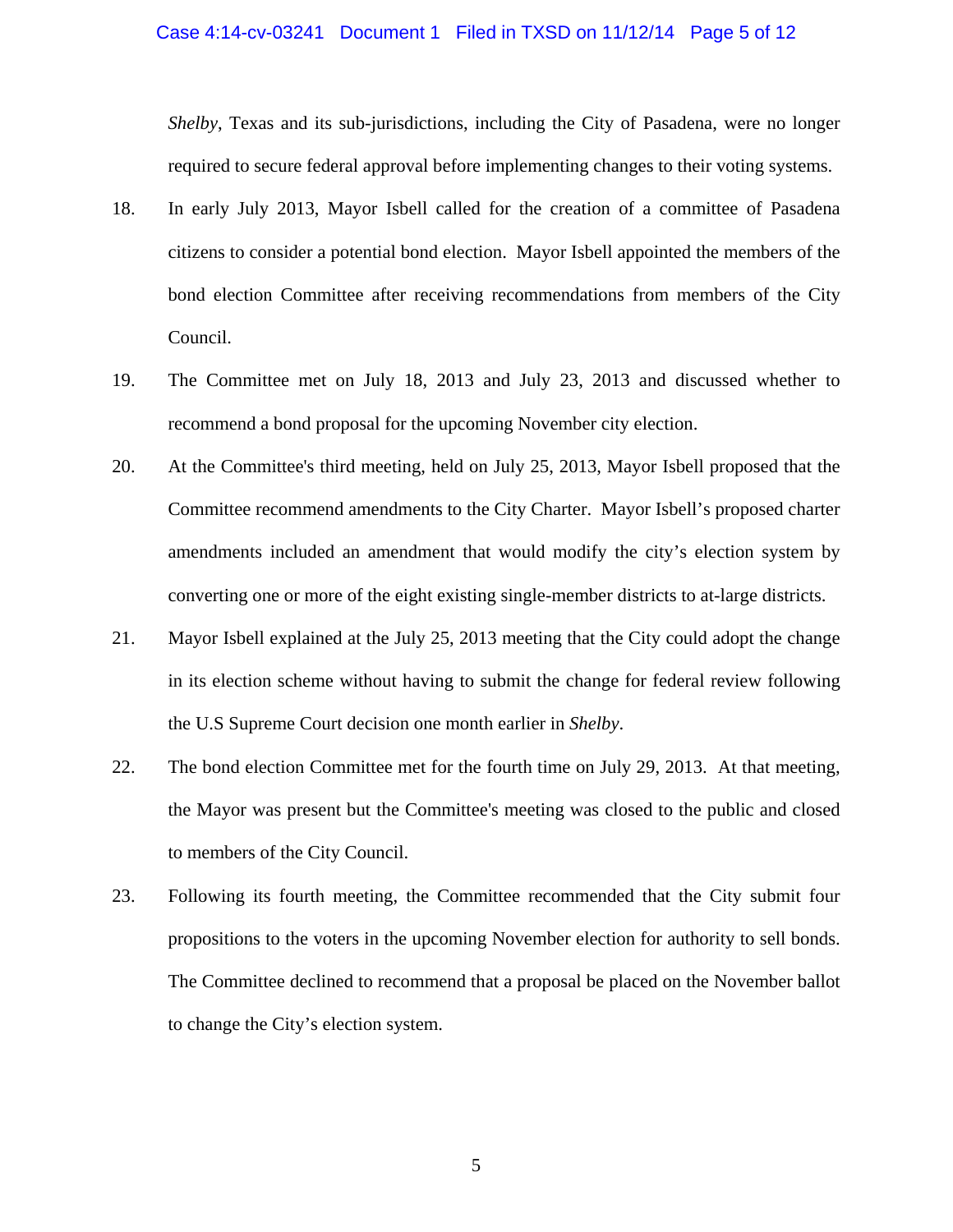- 24. On August 13, 2013, the Mayor asked the City Council to consider an ordinance placing the four city bond propositions on the November ballot.
- 25. On August 15, 2013, Mayor Isbell circulated a memo to the City Council announcing that he had decided to withdraw the bond propositions recommended by the bond election Committee. Mayor Isbell proposed instead an election to amend the City Charter. Mayor Isbell explained that although the bond election Committee had not recommended placing a proposal on the ballot related to redistricting, he wanted the City Council to authorize a Charter amendment election to change the voting system.
- 26. On August 20, 2013, the City Council passed on first reading Ordinance 2013-126, calling a Special Election to be held on Tuesday, November 5, 2013, for the purpose of submitting to the voters of Pasadena various propositions for amending the City Charter, including Proposition 1 -- a change to the City's system of electing members of the City Council.
- 27. Proposition 1 changed the City's election system from eight single member districts to six single member districts and two at-large districts ("6-2 system"). The vote was 4-4 and the Mayor cast the deciding vote in favor of placing Proposition 1 on the November ballot. The four City Council members who voted against placing Proposition 1 on the ballot represented majority Hispanic voting age population districts.
- 28. During discussion of Proposition 1 at the August 20, 2013 Council meeting, Councilmember Don Harrison stated that he believed Proposition 1 violated the federal Voting Rights Act.
- 29. On August 22, 2013, the City Council passed Ordinance 2013-126 on final reading. The vote to place Proposition 1 on the November ballot was again 4-4 and the Mayor cast the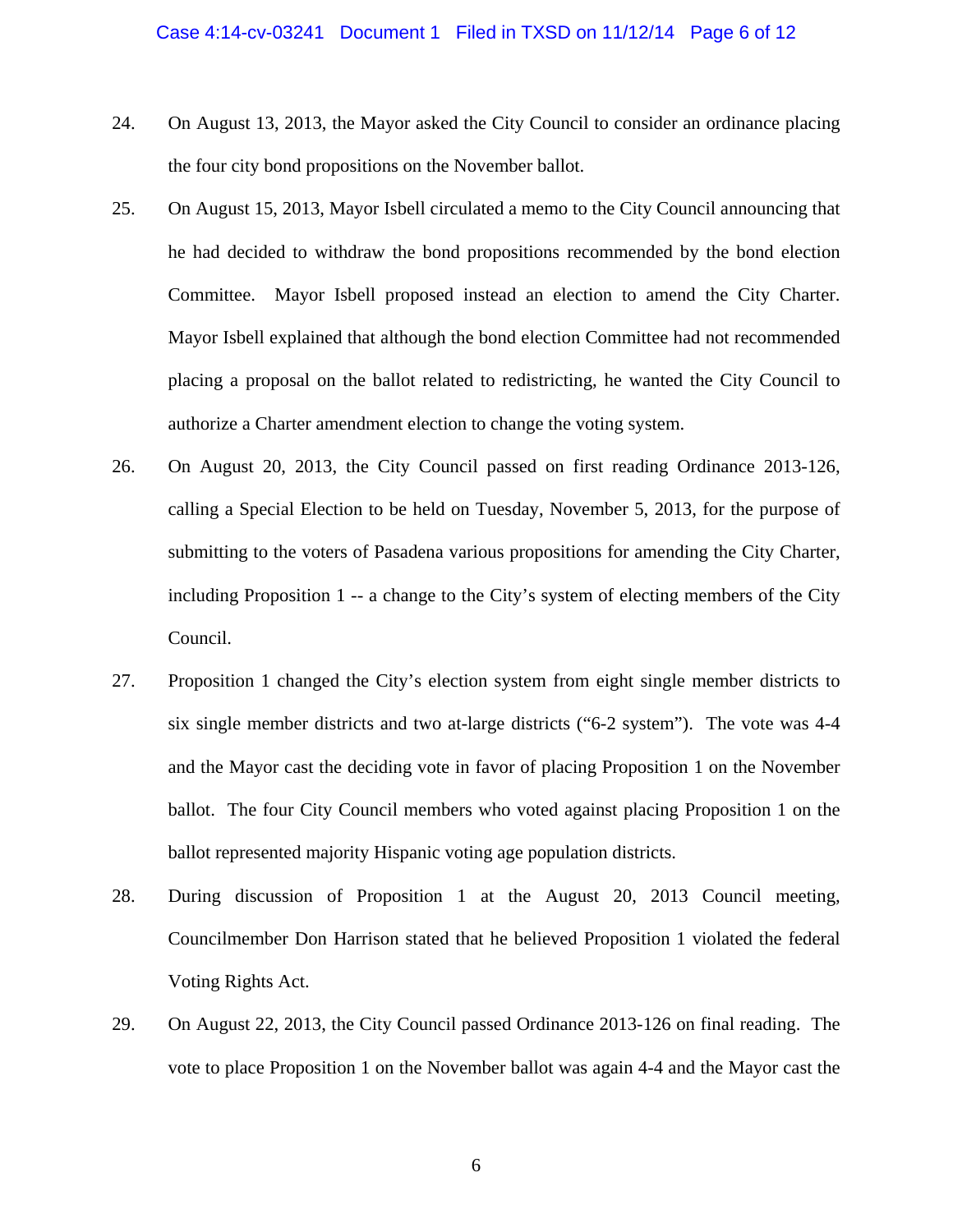## Case 4:14-cv-03241 Document 1 Filed in TXSD on 11/12/14 Page 7 of 12

deciding vote in favor of placing Proposition 1 on the ballot. The four City Council members who voted against placing Proposition 1 on the ballot represented majority Hispanic voting age population districts.

- 30. On November 5, 2013, a majority of Pasadena voters voted in favor Proposition 1. Voting on Proposition 1 was polarized along racial lines.
- 31. On March 4, 2014, the City Council held a council workshop at which Mayor Isbell presented three alternative redistricting plans for the new 6-2 hybrid election system for City Council. Mayor Isbell indicated that he favored "Plan 2."
- 32. At a City Council public hearing on redistricting, held on March 18, 2014, Mayor Isbell again indicated that he favored "Plan 2." At this meeting, Council members and members of the public raised concerns about the legality of the maps.
- 33. At the April 1, 2014 City Council meeting, Council member Pat Van Houte expressed concerns over the legality of the redistricting plan. While discussing her concerns regarding the legality of Plan 2, Council member Van Houte exceeded her debate time limit of three minutes and Mayor Isbell ordered armed police officers to remove her from the council chambers. When Council member Van Houte was removed from the chamber, three more council members departed in protest. Plan 2 was passed on first reading with four council members and the Mayor in attendance.
- 34. On April 15, 2013, the City Council passed redistricting Plan 2 on final reading.
- 35. The change from eight single member districts to a hybrid system of six single member districts and two at-large seats reduced the number of districts in which Hispanics comprise the majority of the citizen voting age population from four to three.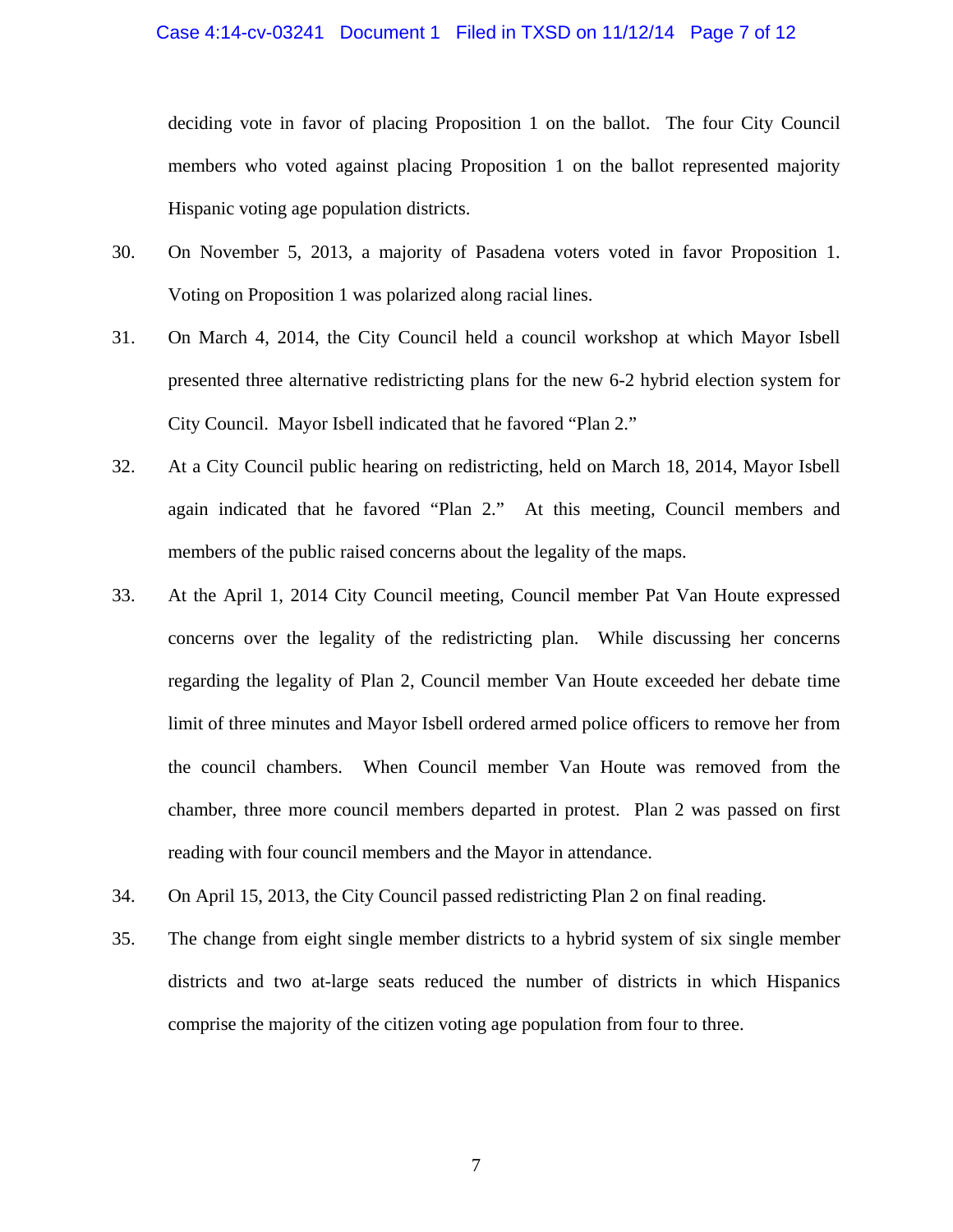## Case 4:14-cv-03241 Document 1 Filed in TXSD on 11/12/14 Page 8 of 12

- 36. The change from eight single member districts to a hybrid system of six single member districts and two at-large seats will reduce Hispanic voting strength and will impede Hispanic voters' ability to elect candidates of choice in subsequent in Pasadena City Council elections.
- 37. The Hispanic population of the City of Pasadena is sufficiently geographically compact to comprise the majority of the citizen voting age population in four of eight single member council districts.
- 38. Hispanic voters in Pasadena are politically cohesive.
- 39. Anglo (White Non-Hispanic) voters vote sufficiently as a bloc to enable them in the absence of special circumstances, such as the Hispanic candidate running unopposed – usually to defeat the Hispanic voters' preferred candidates in Pasadena.
- 40. The hybrid election system for Pasadena City Council interacts with social and historical conditions to cause an inequality in the opportunity of Hispanic voters to elect representatives of their choice as compared to Anglo voters.
- 41. The policies underlying the City's conversion from eight single member districts to a hybrid 6-2 election system are tenuous.
- 42. Defendants' adoption of the hybrid election system for City Council elections was characterized by departures from substantive and procedural norms.
- 43. The sequence of events leading up to the City's adoption of a hybrid system for City Council elections includes the rapid growth of the Hispanic citizen voting age population in Pasadena, a challenge to Mayor Isbell by a Hispanic candidate in 2013, and the impending likelihood that Hispanic voters would be able to elect their candidates of choice in a majority of single member districts in the 8 district plan.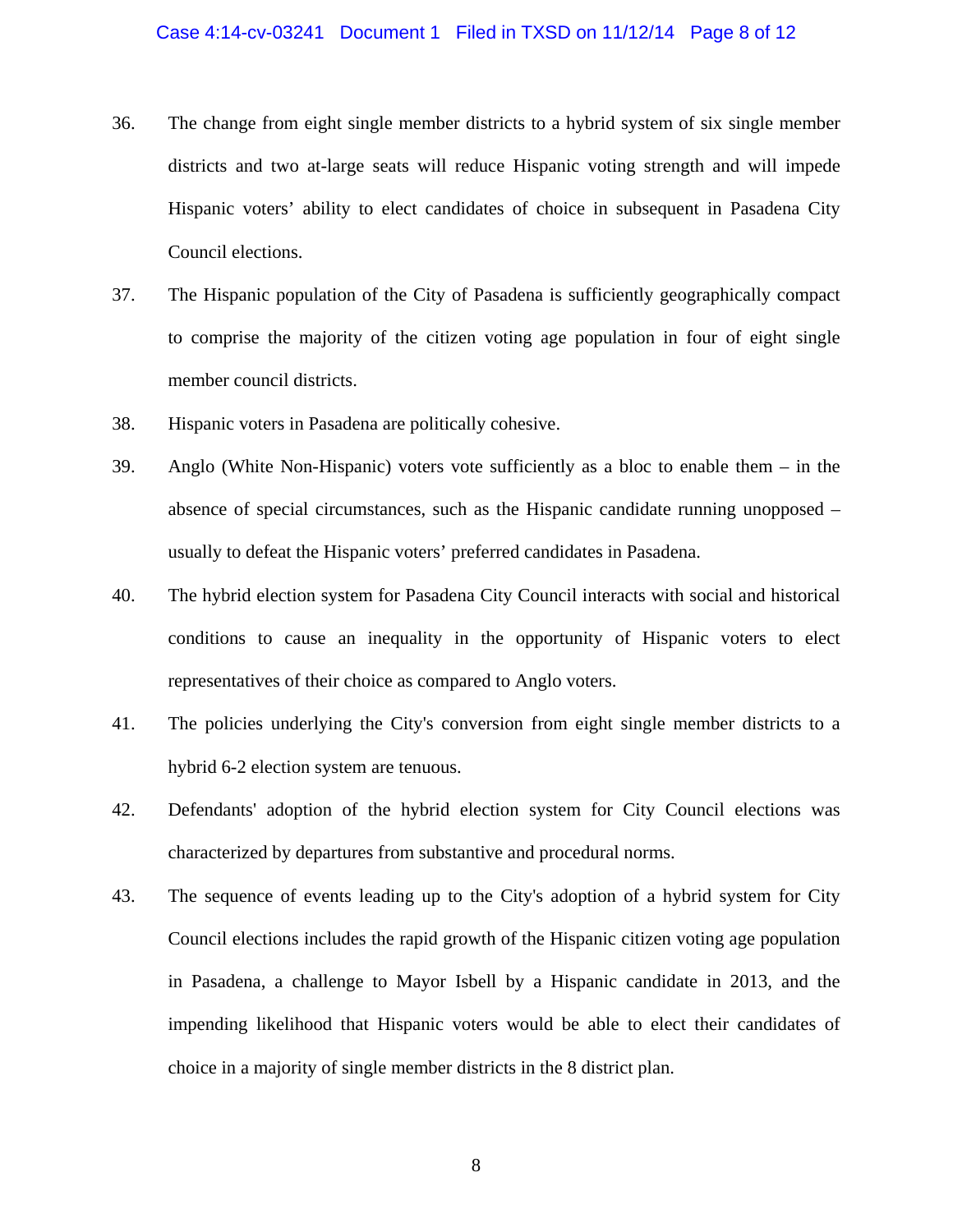- 44. Section 3 (c) of the Voting Rights Act of 1965, 42 U.S.C. 1973a(c), authorizes a federal court, following a finding "that violations of the fourteenth or fifteenth amendment justifying equitable relief have occurred within the territory of such State or political subdivision," to order a jurisdiction to obtain federal preclearance of its election changes pursuant to section 5 of the Voting Rights Act. Section 3 (c) is a permanent provision of the federal Voting Rights Act.
- 45. Section 2 of the Voting Rights Act of 1965, 42 U.S.C. 1973, applies nationwide and prohibits voting practices and procedures that result in the denial or abridgement of the right of any citizen to vote on account of race, color or membership in a language minority group. Section 2 is a permanent provision of the federal Voting Rights Act.
- 46. Plaintiffs have no adequate remedy at law other than the judicial relief sought herein and unless Defendants are enjoined from using the hybrid election system for Pasadena City Council, plaintiffs will be irreparably harmed by the violation of their statutory and constitutional rights.

## **CAUSES OF ACTION**

#### **COUNT 1**

#### *Equal Protection Clause of the Fourteenth Amendment to the U.S. Constitution*

- 47. Plaintiffs incorporate by reference all preceding paragraphs as if fully set forth herein.
- 48. The hybrid election system for Pasadena City Council discriminates against Plaintiffs on the basis of race and national origin in violation of the Equal Protection Clause of the Fourteenth Amendment to the U.S. Constitution.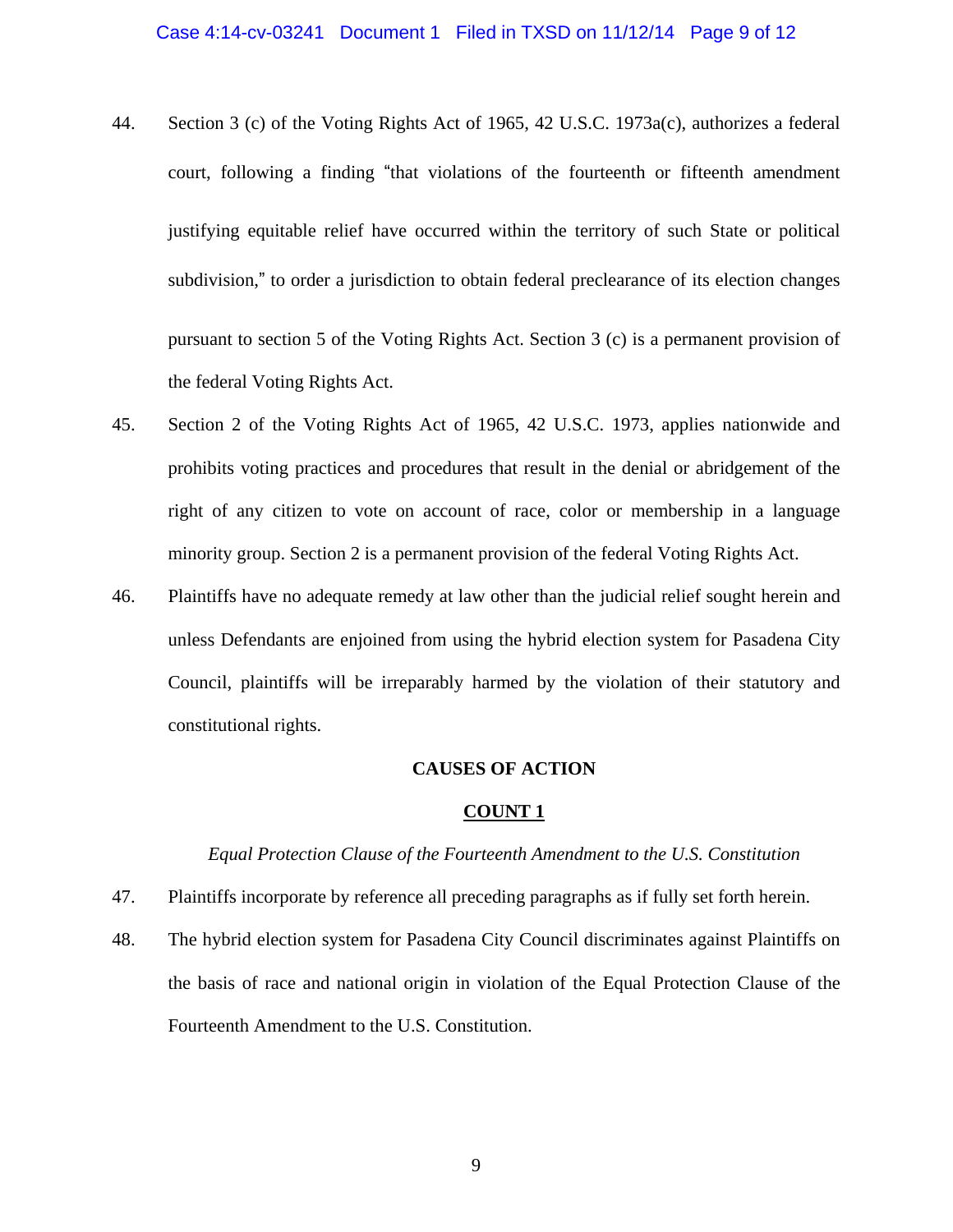## **COUNT 2**

## *Fifteenth Amendment to the U.S. Constitution*

- 49. Plaintiffs incorporate by reference all preceding paragraphs as if fully set forth herein.
- 50. The hybrid election system for Pasadena City Council discriminates against Plaintiffs on the basis of race and national origin in violation of the Fifteenth Amendment to the U.S. Constitution.

# **COUNT 3**

### *Section 2 of the Voting Rights Act of 1965*

- 51. Plaintiffs incorporate by reference all preceding paragraphs as if fully set forth herein.
- 52. The hybrid election system for Pasadena City Council results in a denial or abridgment of the right to vote of plaintiffs on account of their race, color, or ethnicity, by having the effect of canceling out or minimizing their individual voting strength as minorities in Texas. The hybrid election system for Pasadena City Council does not afford plaintiffs an equal opportunity to participate in the political process and to elect representatives of their choice, and denies plaintiffs the right to vote in elections without distinction of race, color or previous condition of servitude in violation of 42 U.S.C. Section 1973. The hybrid election system for Pasadena City Council also intentionally discriminates against plaintiffs on the basis of their race and national origin.

## **PRAYER**

## WHEREFORE, Plaintiffs pray that this Court:

- a. Assume jurisdiction of this action;
- b. Issue a declaratory judgment finding that the hybrid election system for Pasadena City Council illegally and unconstitutionally dilutes the voting strength of

10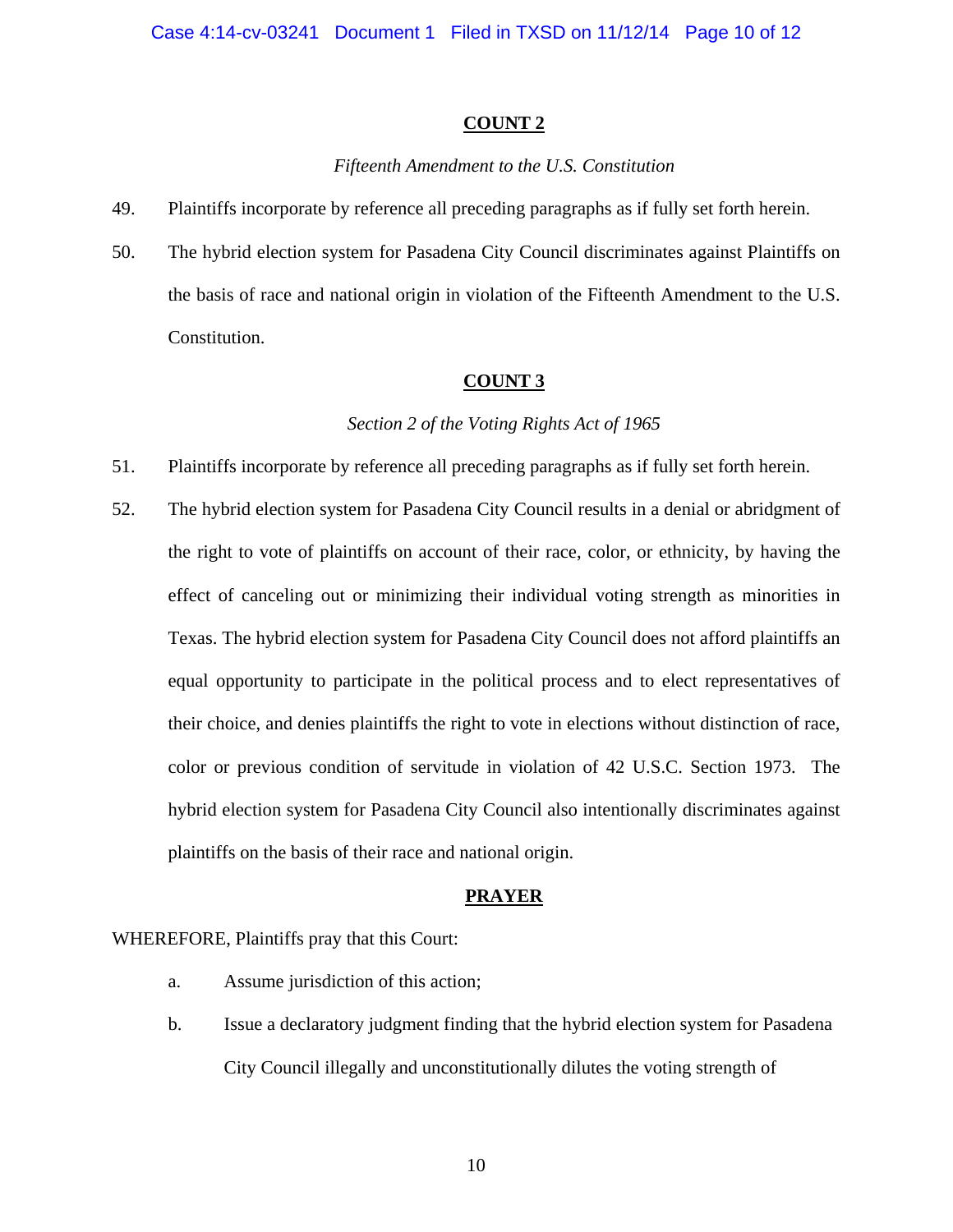Hispanic voters in Pasadena, violates section 2 of the Voting Rights Act and the Fourteenth and Fifteenth Amendments to the U.S. Constitution, and is unlawful, null and void;

- c. Permanently enjoin Defendants from calling, holding, supervising or certifying any elections for city council under the hybrid election system;
- d. Pursuant to 42 U.S.C. 1973a(c), issue an order requiring Pasadena to preclear its election changes;
- e. Set a reasonable deadline for Defendants to enact or adopt a redistricting plan for Pasadena City Council that does not dilute, cancel out or minimize the voting strength of Hispanic voters;
- f. If Defendants fail to enact or adopt a valid redistricting plan by the Court's deadline, order a new redistricting plan for Pasadena City Council that does not dilute, cancel out or minimize the voting strength of Hispanic voters;
- g. Adjudge all costs against Defendants, including reasonable attorneys' fees and costs;
- h. Retain jurisdiction to render any and all further orders that this Court may deem appropriate;
	- i. Grant any and all further relief to which Plaintiffs may show themselves to be entitled.

Dated: November 12, 2014 Respectfully submitted,

 */s/ Nina Perales* Nina Perales Attorney-in-charge Texas Bar No. 24005046 SDTX Bar No. 21127